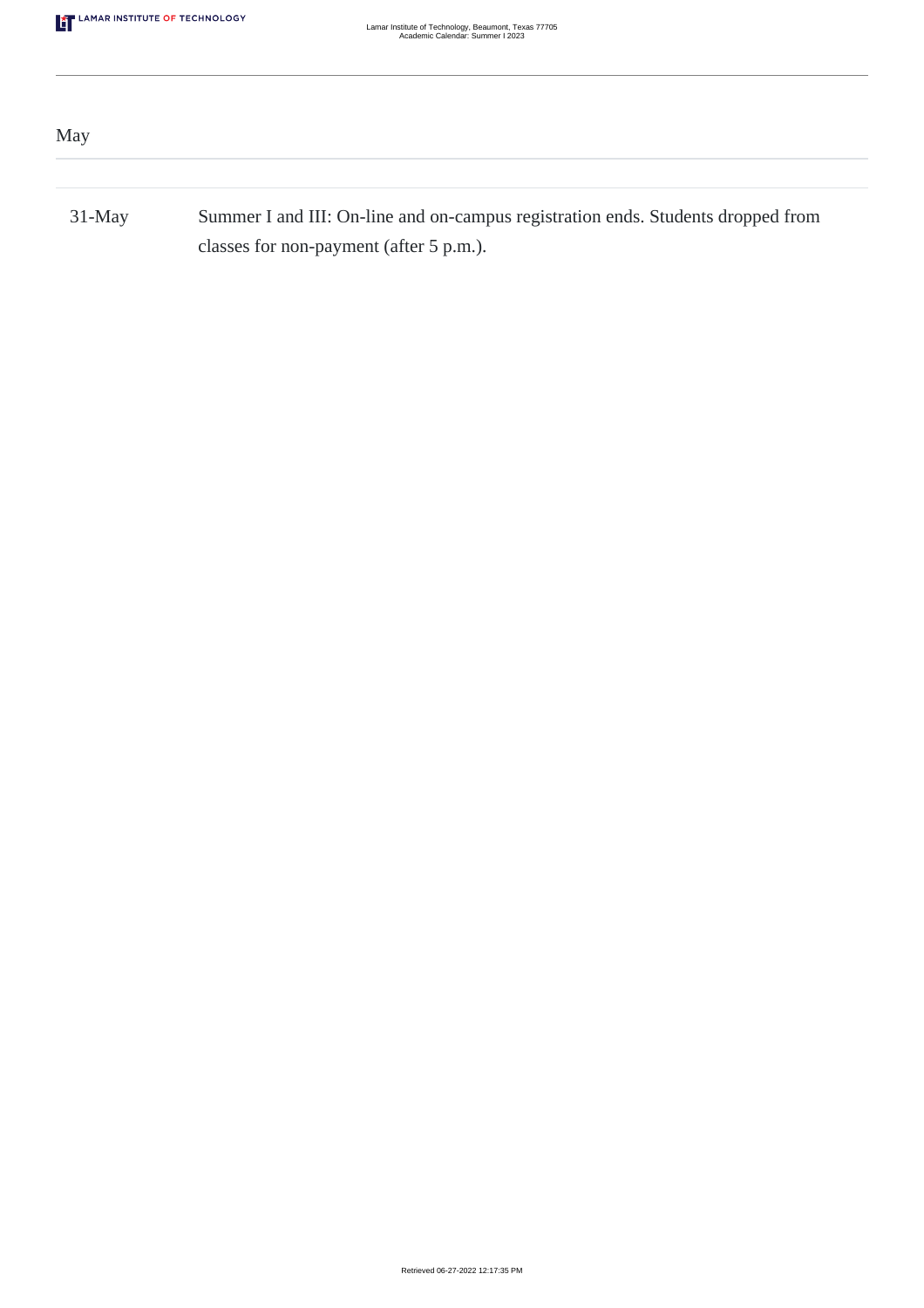June

| $1-Jun$    | Summer I and III: First day of classes.                                                                                                                        |
|------------|----------------------------------------------------------------------------------------------------------------------------------------------------------------|
| $5-Jun$    | First day for students to notify the department of their major of their intent to graduate<br>and to schedule a degree plan audit.                             |
| $5-Jun$    | Summer I and III: Last day to register late and last day to drop.                                                                                              |
| 6-Jun      | Summer I: Last day for students to drop Summer I classes and receive a refund. 4th<br>Class Day (Census Day).                                                  |
| $9-Jun$    | Summer I: Last day for students to drop or withdraw WITHOUT academic penalty; last<br>day for students to petition to audit a class.                           |
| $15$ -Jun  | Last day for students to notify the department of their major of their intent to graduate<br>and to schedule a degree plan audit.                              |
| $16$ -Jun  | Summer III: Last day for students to drop classes and receive a refund. 12th Class Day<br>(Census Day)                                                         |
| $16$ -Jun  | Summer III: Last day for students to drop or withdraw from Summer III classes<br>WITHOUT academic penalty; last day for students to petition to audit a class. |
| $16$ -Jun  | Summer III: Last day to pay tuition to avoid drop for non-payment (after 5 p.m.). 12th<br>Class Day (Census Day).                                              |
| $21-Jun$   | Summer I: Last day to pay tuition to avoid drop for non-payment (after 5 p.m.). 15th<br>Class Day                                                              |
| $23$ -Jun  | Summer I: Last day for students to drop from Summer I WITH academic penalty; last<br>day for students to withdraw.                                             |
| $30 - Jun$ | Summer II: Last day to pay tuition to avoid drop for non-payment.                                                                                              |